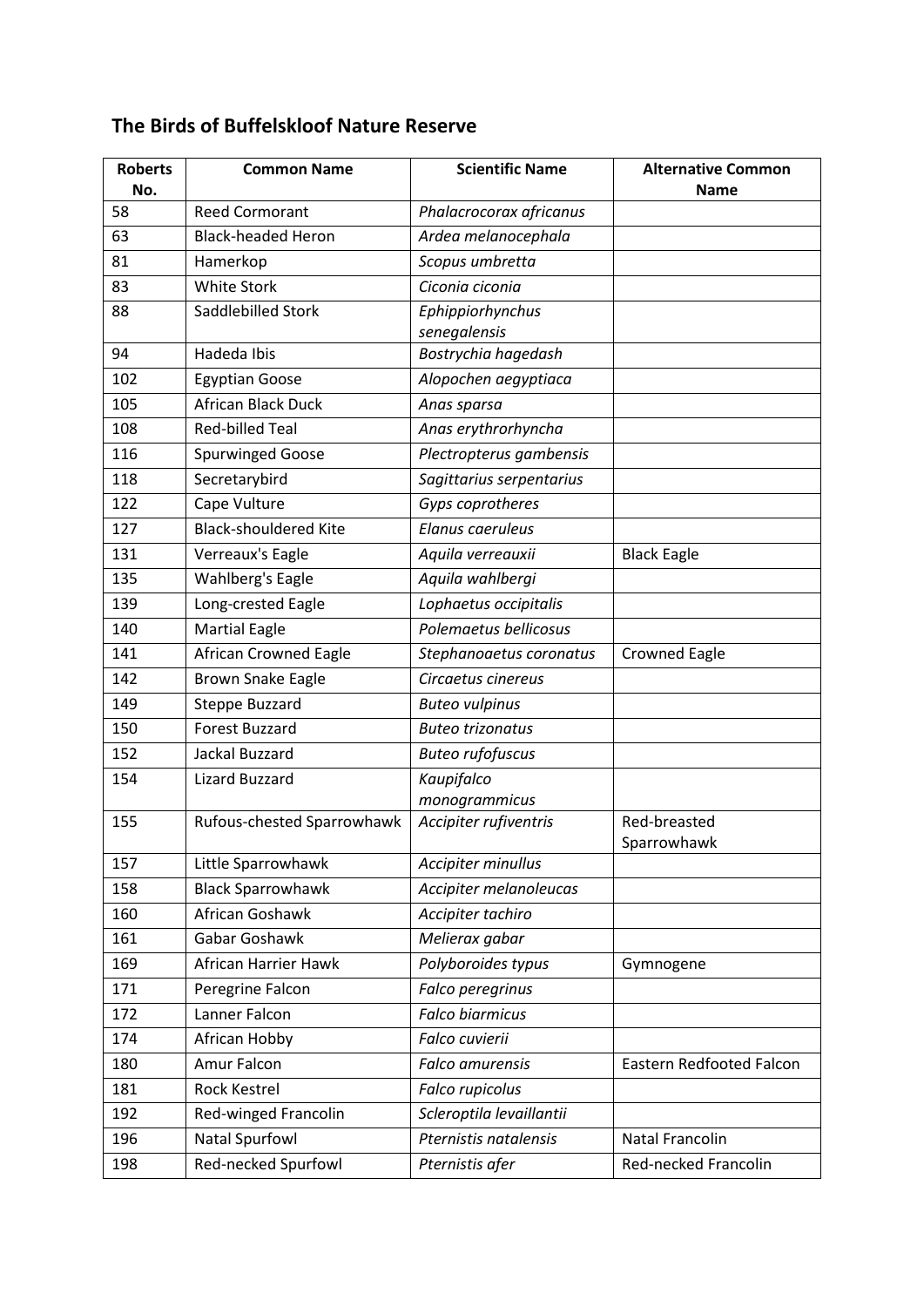| 201 | Harlequin Quail              | Coturnix delegorguei        |                           |
|-----|------------------------------|-----------------------------|---------------------------|
| 203 | <b>Helmeted Guineafowl</b>   | Numida meleagris            |                           |
| 205 | Kurrichane Buttonquail       | Turnix sylvaticus           |                           |
| 208 | <b>Blue Crane</b>            | Anthropoides paradiseus     |                           |
| 228 | Red-knobbed Coot             | Fulica cristata             |                           |
| 230 | Kori Bustard                 | Ardeotis kori               |                           |
| 260 | African Wattled Lapwing      | Vanellus senegallus         | <b>Wattled Plover</b>     |
| 297 | Spotted Thick-knee           | <b>Burhinus capensis</b>    | Spotted Dikkop            |
| 303 | <b>Bronze-winged Courser</b> | Rhinoptilus chalcopterus    |                           |
| 349 | Speckled Pigeon              | Columba guinea              | Rock Pigeon               |
| 350 | African Olive-Pigeon         | Columba arquatrix           | Rameron pigeon            |
| 352 | Red-eyed Dove                | Streptopelia semitorquata   |                           |
| 354 | Cape Turtle Dove             | Streptopelia capicola       |                           |
| 356 | Namaqua Dove                 | Oena capensis               |                           |
| 358 | Emerald-spotted Wood-Dove    | Turtur chalcospilos         | Green-spotted Dove        |
| 359 | <b>Tambourine Dove</b>       | Turtur tympanistria         |                           |
| 360 | Lemon Dove                   | Aplopelia larvata           | <b>Cinnamon Dove</b>      |
| 361 | African Green-Pigeon         | <b>Treron calvus</b>        | Green Pigeon              |
| 370 | Knysna Turaco                | Tauraco corythaix           | Knysna Lourie             |
| 377 | Red-chested Cuckoo           | Cuculus solitarius          |                           |
| 378 | <b>Black Cuckoo</b>          | Cuculus clamosus            |                           |
| 384 | African Emerald Cuckoo       | Chrysococcyx cupreus        | <b>Emerald Cuckoo</b>     |
| 385 | Klaas's Cuckoo               | Chrysococcyx klaas          |                           |
| 386 | Diderik Cuckoo               | Chrysococcyx caprius        | Diederik Cuckoo           |
| 391 | <b>Burchell's Coucal</b>     | Centropus burchellii        |                           |
| 394 | African Wood-Owl             | Strix woodfordii            | Wood Owl                  |
| 401 | Spotted Eagle-Owl            | <b>Bubo africanus</b>       |                           |
| 404 | European Nightjar            | Caprimulgus europaeus       |                           |
| 405 | Fiery-necked Nightjar        | Caprimulgus pectoralis      |                           |
| 408 | <b>Freckled Nightjar</b>     | Caprimulgus tristigma       |                           |
| 412 | African Black Swift          | Apus barbatus               | <b>Black Swift</b>        |
| 415 | White-rumped Swift           | Apus caffer                 |                           |
| 418 | <b>Alpine Swift</b>          | Tachymarptis melba          |                           |
| 424 | <b>Speckled Mousebird</b>    | Colius striatus             |                           |
| 427 | Narina Trogon                | Apaloderma narina           |                           |
| 430 | Half-collared Kingfisher     | Alcedo semitorquata         |                           |
| 432 | African Pygmy-Kingfisher     | Ispidina picta              | Pygmy Kingfisher          |
| 438 | European Bee-eater           | Merops apiaster             | Eurasian Bee-eater        |
| 451 | African Hoopoe               | Upupa africana              | Hoopoe                    |
| 452 | Green Wood-Hoopoe            | Phoeniculus purpureus       | Red-billed Wood-Hoopoe    |
| 455 | <b>Trumpeter Hornbill</b>    | <b>Bycanistes bucinator</b> |                           |
| 464 | <b>Black-collared Barbet</b> | Lybius torquatus            |                           |
| 469 | Red-fronted Tinkerbird       | Pogoniulus pusillus         | Red-fronted Tinker Barbet |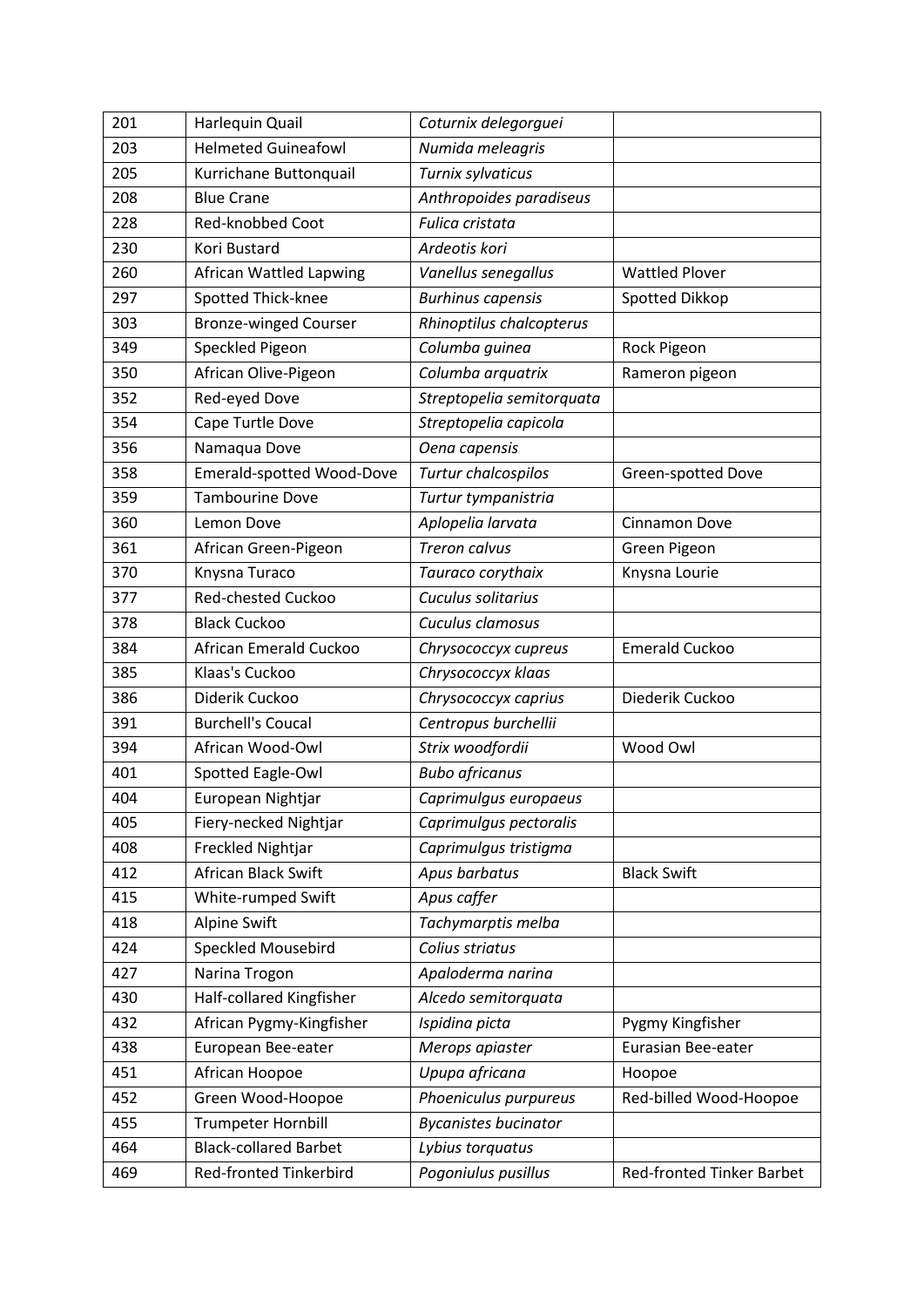| 470 | Yellow-fronted Tinkerbird      | Pogoniulus chrysoconus    | Yellow-fronted Tinker              |
|-----|--------------------------------|---------------------------|------------------------------------|
|     |                                |                           | <b>Barbet</b>                      |
| 474 | <b>Greater Honeyguide</b>      | Indicator indicator       |                                    |
| 475 | Scalythroated Honeyguide       | Indicator variegatus      |                                    |
| 476 | Lesser Honeyguide              | Indicator minor           |                                    |
| 483 | Golden-tailed Woodpecker       | Campethera abingoni       |                                    |
| 486 | Cardinal Woodpecker            | Dendropicos fuscescens    |                                    |
| 488 | Olive Woodpecker               | Dendropicos               |                                    |
|     |                                | <i>ariseocephalus</i>     |                                    |
| 518 | <b>Barn Swallow</b>            | Hirundo rustica           | <b>European Swallow</b>            |
| 520 | White-throated Swallow         | Hirundo albigularis       |                                    |
| 526 | <b>Greater Striped Swallow</b> | Hirundo cucullata         |                                    |
| 527 | Lesser Striped Swallow         | Hirundo abyssinica        |                                    |
| 529 | <b>Rock Martin</b>             | Hirundo fuligula          |                                    |
| 530 | <b>Common House Martin</b>     | Delichon urbicum          | <b>House Martin</b>                |
| 536 | <b>Black Saw-Wing</b>          | Psalidoprocne holomelas   | <b>Black Saw-wing Swallow</b>      |
| 538 | <b>Black Cuckooshrike</b>      | Campephaga flava          |                                    |
| 540 | Grey Cuckooshrike              | Coracina caesia           |                                    |
| 541 | Fork-tailed Drongo             | Dicrurus adsimilis        |                                    |
| 543 | Eurasian Golden Oriole         | Oriolus oriolus           | European Golden Oriole             |
| 545 | <b>Black-headed Oriole</b>     | Oriolus larvatus          |                                    |
| 547 | Cape Crow                      | Corvus capensis           | <b>Black Crow</b>                  |
| 568 | Dark-capped Bulbul             | Pycnonotus tricolor       | <b>Black-eyed Bulbul</b>           |
| 569 | <b>Terrestrial Brownbul</b>    | Phyllastrephus terrestris | <b>Terrestrial Bulbul</b>          |
| 572 | Sombre Greenbul                | Andropadus importunus     | Sombre Bulbul                      |
| 576 | Kurrichane Thrush              | Turdus libonyana          |                                    |
| 577 | Olive Thrush                   | Turdus olivaceus          | Southern Olive Thrush?             |
| 579 | Orange Ground-Thrush           | Zoothera gurneyi          | Orange Thrush                      |
| 580 | <b>Groundscraper Thrush</b>    | Psophocichla litsitsirupa |                                    |
| 581 | Cape Rock-Thrush               | Monticola explorator      |                                    |
| 588 | <b>Buff-streaked Chat</b>      | Oenanthe bifasciata       |                                    |
| 589 | <b>Familiar Chat</b>           | Cercomela familiaris      |                                    |
| 593 | Mocking Cliff-Chat             | <b>Thamnolaea</b>         | <b>Mocking Chat</b>                |
|     |                                | cinnamomeiventris         |                                    |
| 596 | African Stonechat              | Saxicola torquata         | Stonechat                          |
| 598 | <b>Chorister Robin-Chat</b>    | Cossypha dichroa          | <b>Chorister Robin</b>             |
| 601 | Cape Robin-Chat                | Cossypha caffra           | Cape Robin                         |
| 606 | White-starred Robin            | Pogonocichla stellata     | <b>Starred Robin</b>               |
| 644 | Yellow-throated Woodland-      | Phylloscopus ruficapilla  | Yellow-throated Warbler            |
|     | Warbler                        |                           |                                    |
| 645 | <b>Bar-throated Apalis</b>     | Apalis thoracica          |                                    |
| 653 | Yellow-bellied Eremomela       | Eremomela icteropygialis  |                                    |
| 657 | Green-backed Cameroptera       | Cameroptera brachyura     | [Green-backed] Bleating<br>Warbler |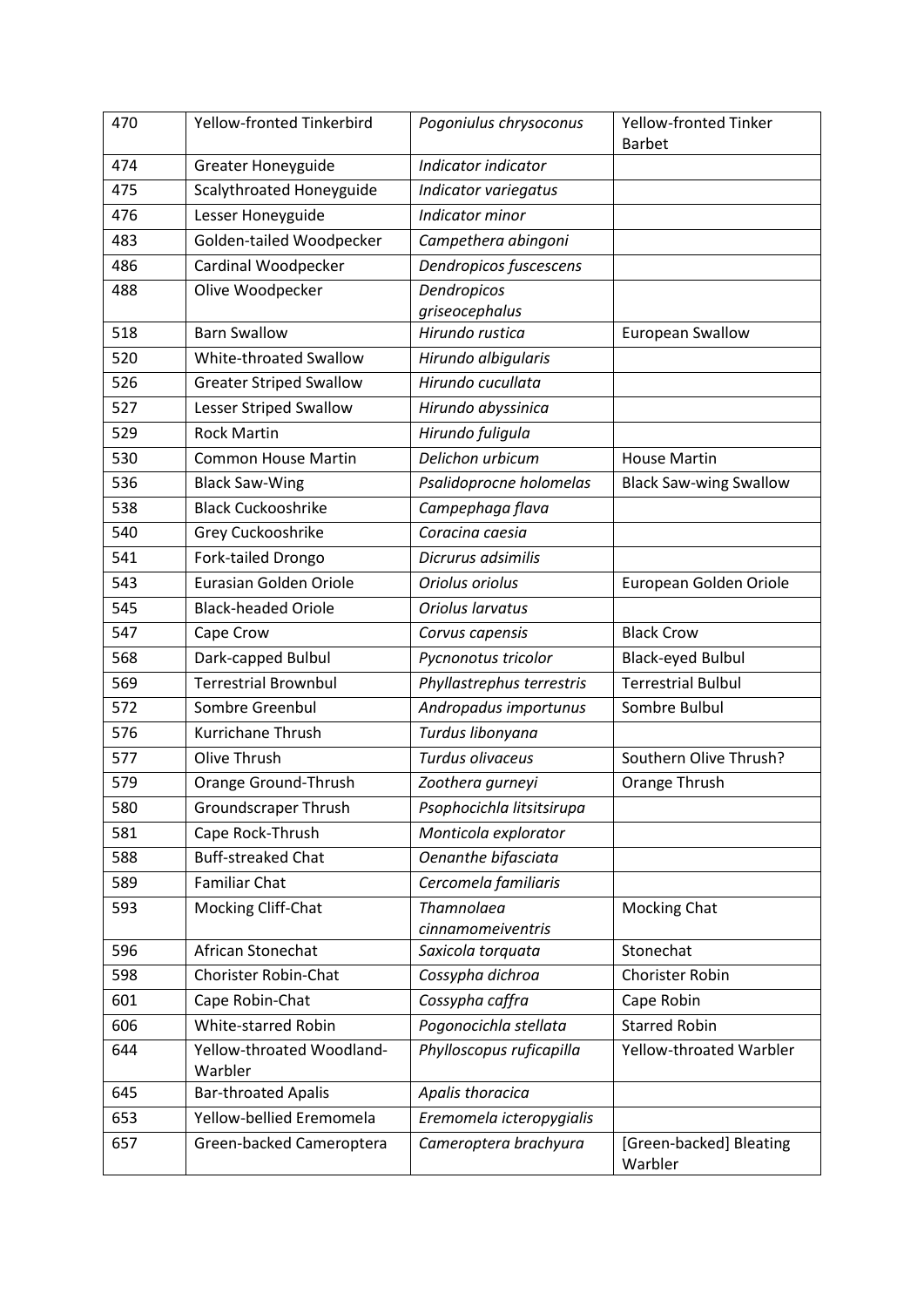| 661 | Cape Grassbird                             | Sphenoeacus afer          | Grassbird                         |
|-----|--------------------------------------------|---------------------------|-----------------------------------|
| 670 | <b>Wailing Cisticola</b>                   | Cisticola lais            |                                   |
| 679 | Lazy Cisticola                             | Cisticola aberrans        |                                   |
| 681 | Neddicky                                   | Cisticola fulvicapilla    |                                   |
| 683 | Tawny-flanked Prinia                       | Prinia subflava           |                                   |
| 690 | African Dusky Flycatcher                   | Muscicapa adusta          | Dusky Flycatcher                  |
| 691 | Ashy Flycatcher                            | Muscicapa caerulescens    | <b>Bluegrey Flycatcher</b>        |
| 700 | Cape Batis                                 | <b>Batis capensis</b>     |                                   |
| 708 | <b>Blue-mantled Crested-</b><br>Flycatcher | Trochocercus cyanomelas   | <b>Blue-mantled Flycatcher</b>    |
| 710 | African Paradise-Flycatcher                | Terpsiphone viridis       | Paradise Flycatcher               |
| 711 | African Pied Wagtail                       | Motacilla aguimp          |                                   |
| 712 | Mountain Wagtail                           | Motacilla clara           | Long-tailed Wagtail               |
| 713 | Cape Wagtail                               | Motacilla capensis        |                                   |
| 719 | <b>Buffy Pipit</b>                         | Anthus vaalensis          |                                   |
| 720 | <b>Striped Pipit</b>                       | Anthus lineiventris       |                                   |
| 727 | Cape Longclaw                              | Macronyx capensis         | Orange-throated Longclaw          |
| 732 | <b>Common Fiscal</b>                       | Lannius collaris          | <b>Fiscal Shrike</b>              |
| 736 | Southern Boubou                            | Lanniarius ferrugineus    |                                   |
| 740 | <b>Black-backed Puffback</b>               | Dryoscopus cubla          | Puffback                          |
| 742 | Southern Tchagra                           | Tchagra tchagra           |                                   |
| 744 | <b>Black-crowned Tchagra</b>               | Tchagra senegalus         |                                   |
| 746 | <b>Bokmakierie</b>                         | Telophorus zeylonus       |                                   |
| 748 | Orange-breasted Bush-Shrike                | Telophorus sulfureopectus |                                   |
| 750 | Olive Bush-Shrike                          | Telophorus olivaceus      |                                   |
| 753 | White-crested Helmet-Shrike                | Prionops plumatus         | White Helmet-Shrike               |
| 761 | <b>Violet-backed Starling</b>              | Ciniricinclus leucogaster | <b>Plum-coloured Starling</b>     |
| 769 | <b>Red-winged Starling</b>                 | Onychognathus morio       |                                   |
| 774 | Gurney's Sugarbird                         | Promerops gurneyi         |                                   |
| 775 | Malachite Sunbird                          | Nectarinia famosa         |                                   |
| 783 | Southern Double-collared<br>Sunbird        | Cinnyris chalybeus        | Lesser Double-collared<br>Sunbird |
| 785 | <b>Greater Double-collared</b><br>Sunbird  | Cinnyris afer             |                                   |
| 792 | Amethyst Sunbird                           | Chalcomitra amethystina   | <b>Black Sunbird</b>              |
| 793 | <b>Collared Sunbird</b>                    | Hedydipna collaris        |                                   |
| 796 | Cape White-eye                             | Zosterops virens          |                                   |
| 803 | Cape Sparrow                               | Passer melanurus          |                                   |
| 804 | Southern Greyheaded<br>Sparrow             | Passer diffusus           | Grey-headed Sparrow               |
| 805 | Yellow-throated Petronia                   | Petronia superciliaris    | Yellow-throated Sparrow           |
| 807 | <b>Thick-billed Weaver</b>                 | Amblyospiza albifrons     |                                   |
| 826 | Yellow-crowned Bishop                      | Euplectes afer            | Golden Bishop                     |
| 827 | <b>Yellow Bishop</b>                       | Euplectes capensis        | Yellow-rumped Widow               |